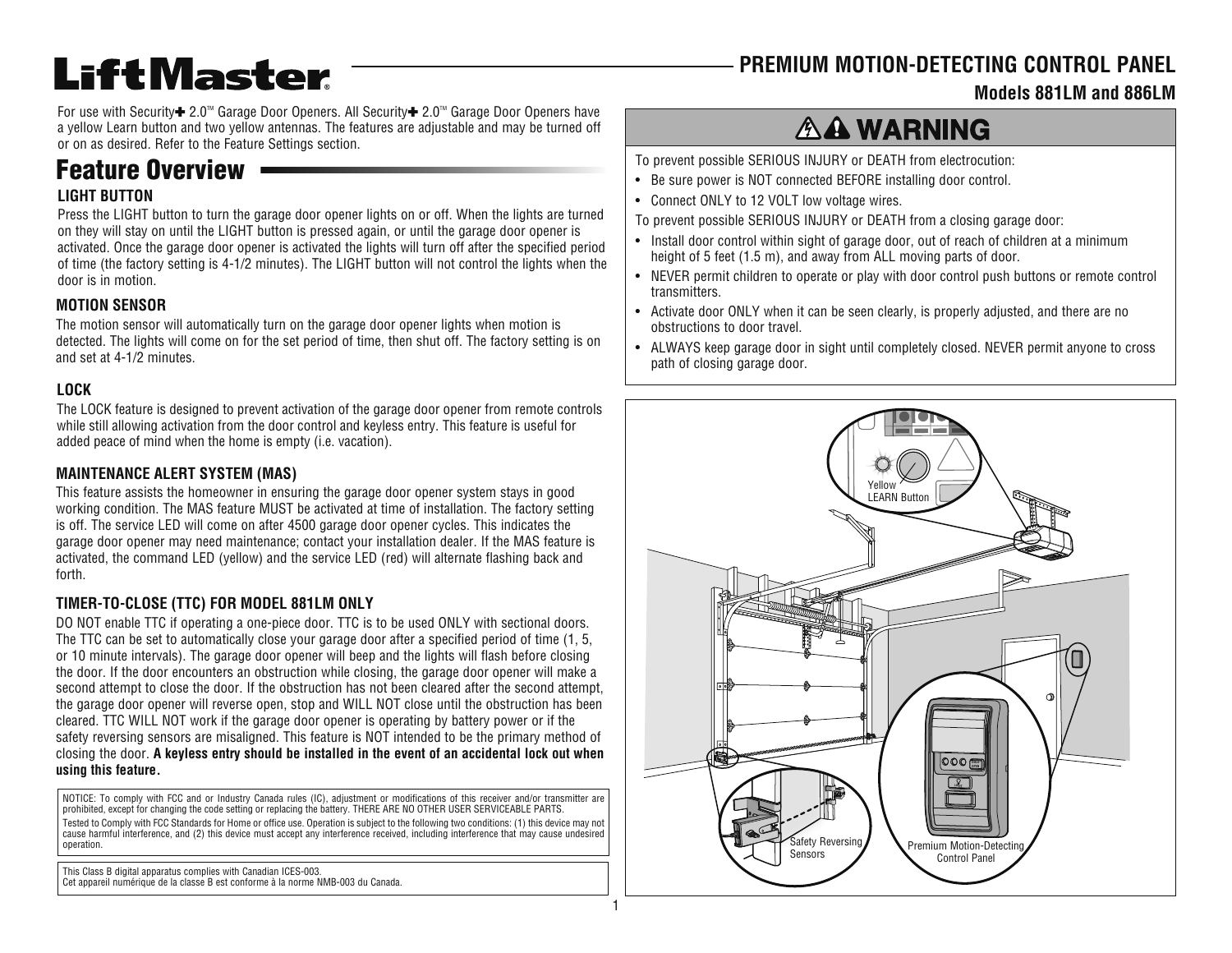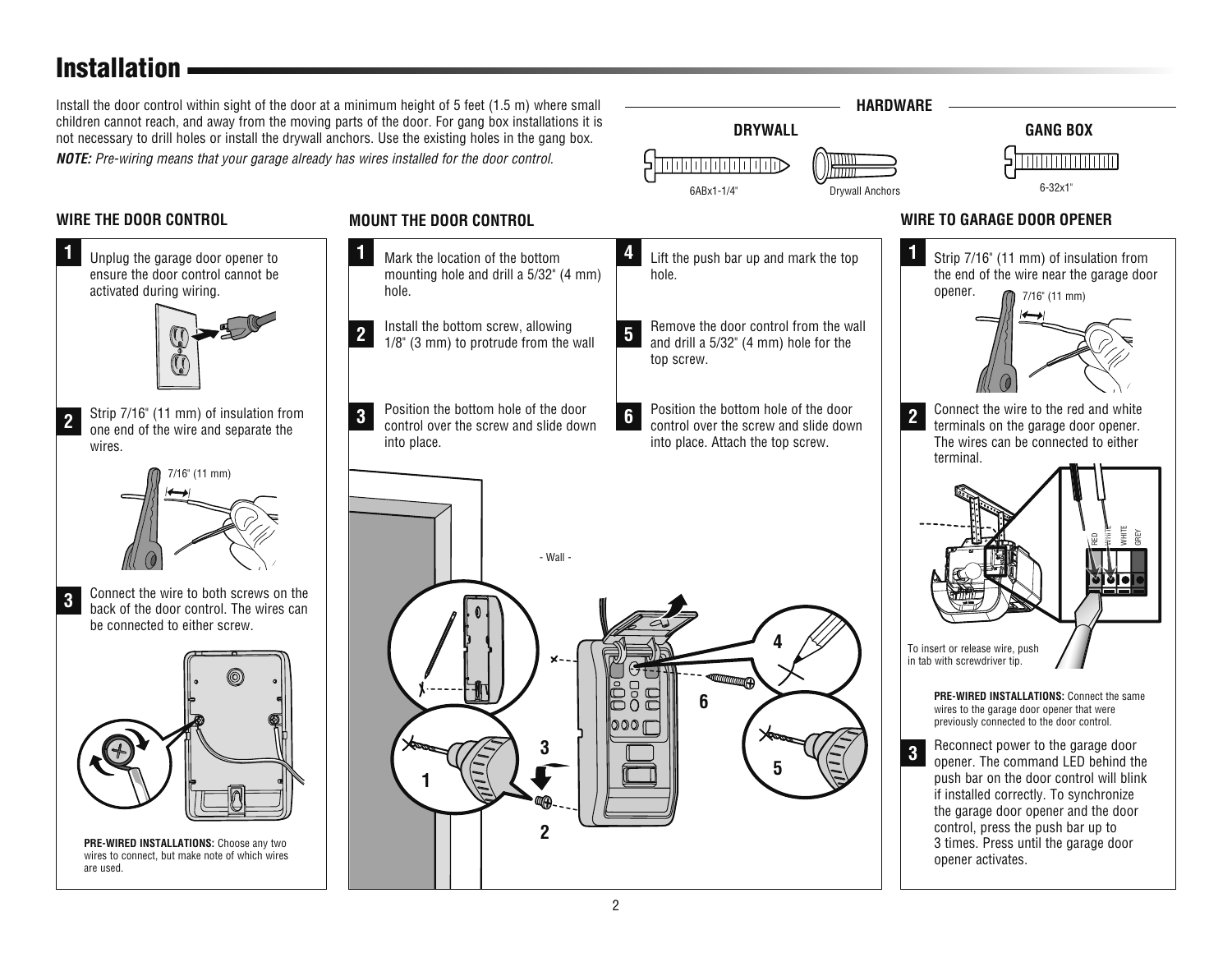# **Operation**

#### **PUSH BAR**

Press the push bar to open/close the door.

#### **GARAGE DOOR OPENER LIGHTS**

Press the LIGHT button to turn the garage door opener lights on or off. When the lights are turned on they will stay on until the LIGHT button is pressed again, or until the garage door opener is activated. Once the garage door opener is activated the lights will turn off after the specified period of time (the factory setting is 4-1/2 minutes). The LIGHT button will not control the lights when the door is in motion.

#### **MOTION SENSOR**

This feature will automatically turn on the garage door opener lights when motion is sensed. The lights will come on for the set period of time, then shut off.

#### **LIGHT FEATURE**

The lights will turn on when someone enters through the open garage door and the safety reversing sensor infrared beam is broken.

If using the garage door opener light as a work light, turn the light on using the light button on the wall control or the light will turn off if you are beyond the range of the sensor.

#### **TIMER-TO-CLOSE (TTC) 881LM ONLY**

DO NOT enable TTC if operating a one-piece door. TTC is to be used ONLY with sectional doors.

The TTC can be turned on or off and the time interval can be adjusted to 1, 5, and 10 minute intervals. Once the TTC has been set and the door is open, the selected close interval will blink and begin to count down to close the door. The garage door opener will beep and the lights will flash before closing the door.

To temporarily suspend the TTC feature press and release the HOLD OPEN button (the HOLD OPEN button will light solid). Press the HOLD OPEN button again to resume normal TTC operation.

The TTC feature will deactivate if the garage door encounters an obstruction twice; or the safety reversing sensors are incorrectly installed. The garage door will reverse open and WILL NOT close until the obstructions are clear or the safety reversing sensors are correctly installed. When the obstruction has been cleared or the safety reversing sensors have been aligned, the door will close when the garage door opener is activated.



#### **TO ADD, REPROGRAM, OR CHANGE A REMOTE CONTROL/KEYLESS ENTRY PIN Program**



The garage door opener lights will flash (or two clicks will be heard) when the code has been programmed. Repeat the steps above for programming additional remote controls or keyless entry devices.